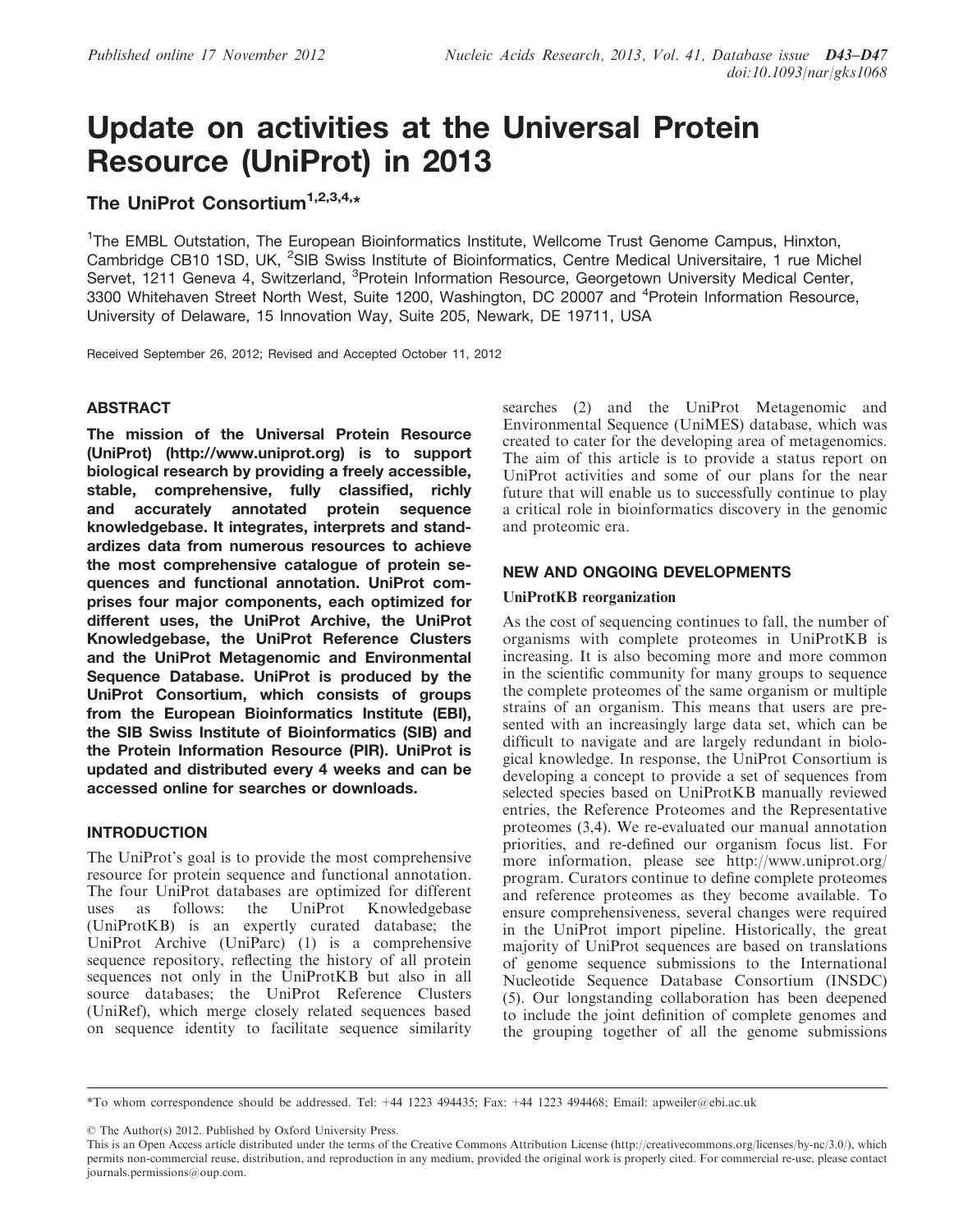(e.g. individual chromosomes, organelles) for an organism that originate from the same sequencing project under one unique set accession. In addition, we have extended the import pipeline to include Ensembl ([6\)](#page-3-0) and Ensembl Genomes ([7\)](#page-3-0) sequences. This was to ensure comprehensiveness, as the full and/or up-to-date annotation of genomes is sometimes not submitted to the INSDC, for example, Apis mellifera (http://metazoa.ensembl.org/ Apis mellifera/Info/Index). The Ensembl sequences are mapped to their UniProtKB counterparts under stringent conditions, requiring 100% identity for 100% of the length of the two sequences. Ensembl sequences that are absent from UniProtKB are imported into UniProtKB/ TrEMBL. The UniProtKB entries provide a crossreference back to the appropriate Ensembl record(s) where available, enabling an easy transition to the genomic view. The one exception to this approach is for the Homo sapiens complete proteome, where there are some cross-references to Ensembl in the UniProtKB/ Swiss-Prot entries that do not follow the aforementioned criteria. This is because of the fact that there are different evidence and sources for the sequence in the two resources. The cross-reference mapping is, however, enhanced with the usage of HUGO Gene Nomenclature Committee (HGNC) (http://www.genenames.org) identifiers. Of the 20 224 UniProtKB/Swiss-Prot entries, 18 696 entries have at least one sequence that has 100% identity for 100% of the length of an Ensembl transcript. The UniProt curators and the Ensembl curators and gene builders are progressively working through the rest of the differences, correcting them where appropriate and documenting agree-to-disagree decisions. This is part of the Consensus CDS (CCDS) project, which is a collaborative effort to identify a core set of human and mouse protein coding regions that are consistently annotated and of high quality (http://www.ncbi.nlm.nih.gov/CCDS/). The long-term goal is to support convergence towards a standard set of gene annotations. UniProt has also extended the pipeline to import RefSeq [\(8](#page-3-0)) sequences, and we are currently evaluating how to combine this data with the existing UniProtKB and Ensembl data. All of these developments have had the side benefit of establishing a close and mutually beneficial collaboration with the Ensembl and RefSeq groups. We import their sequences while they import our annotations into their records (in particular the protein nomenclature and sequence feature annotations), and their prediction pipelines learn from our manually reviewed and experimentally proved sequences. There is a consensus that we should all provide the same (in sequence and annotation) complete proteomes and to collaborate on the definition of Reference proteomes. Another outcome of this collaboration is the ongoing development of genome annotation standards (including protein nomenclature), and the promotion of these standards by the sequencing community [\(9](#page-3-0)).

#### UniProt biocuration

UniProt's central focus is the annotation—both manual and automatic—of the UniProt Knowledgebase.

#### Manual curation challenge

Historically, the sequences from the same gene (and more than one when the resulting protein sequences were 100% identical) from the same organism were merged into one UniProtKB/Swiss-Prot entry. Discrepancies between sequence reports were identified, and the underlying causes, such as alternative splicing, natural variations, frameshifts and so forth, were annotated. Journal articles provided the main source of experimental knowledge, with the full text of each article being read and the information extracted. The aim of this approach was to provide a central hub of information for each protein, but it also meant that many UniProtKB/Swiss-Prot entries contain sequences and annotations from many strains. In the era of complete genomes and proteomes at the strain level for so many organisms, UniProt has modified this policy. We are now providing entries that contain the protein products from a particular gene from a particular species+strain with the experimental literature being annotated to that species + strain and propagated as appropriate to other species and strains, ideally through the UniRule pipeline (see later in the text). This has the advantage of providing a gold standard experimental set in UniProtKB/Swiss-Prot and automatically propagating appropriate annotation to the ever increasing number of complete proteomes for which there is no experimental data in UniProtKB/TrEMBL.

#### Automatic annotation approaches

UniProt has developed two complementary systems to automatically annotate the protein sequences in UniProtKB/TrEMBL. The first system, UniRule, which incorporates the HAMAP [\(10](#page-3-0)), RuleBase ([11\)](#page-4-0) and PIR Rule ([12,13\)](#page-4-0) systems, consists of annotation rules created and monitored by experienced curators. Each annotation rule specifies a number of annotations and conditions which must be satisfied for that annotation to be applied. These conditions may include family membership [as indicated by a match to a family defined by InterPro ([14\)](#page-4-0)], taxonomic constraints and the presence of particular sequence features. Rules are created by curators based on information from experimentally characterized template entries, and their predictions evaluated against the content of manually annotated UniProtKB/Swiss-Prot entries, which serve as the gold standard. With each UniProt release, the monitoring system sends those rules that are inconsistent with UniProtKB/Swiss-Prot annotation to curators for review. This ensures that only high-quality predictions are added and prevents propagation of potentially erroneous data. The second system, the Statistical Automatic Annotation System [SAAS, previously named Spearmint ([15\)](#page-4-0)] supplements the labourintensive-UniRule system and generates automatic rules for functional annotation from UniProtKB/Swiss-Prot entries using the C4.5 decision-tree algorithm. This algorithm uses entropy gain to find the most concise rule for an annotation based on the criteria of sequence length, InterPro-group membership and taxonomy. Generating rules 'on the fly' ensure their evolution along with the UniProtKB with little or no manual intervention while providing seed rules for exploitation in the UniRule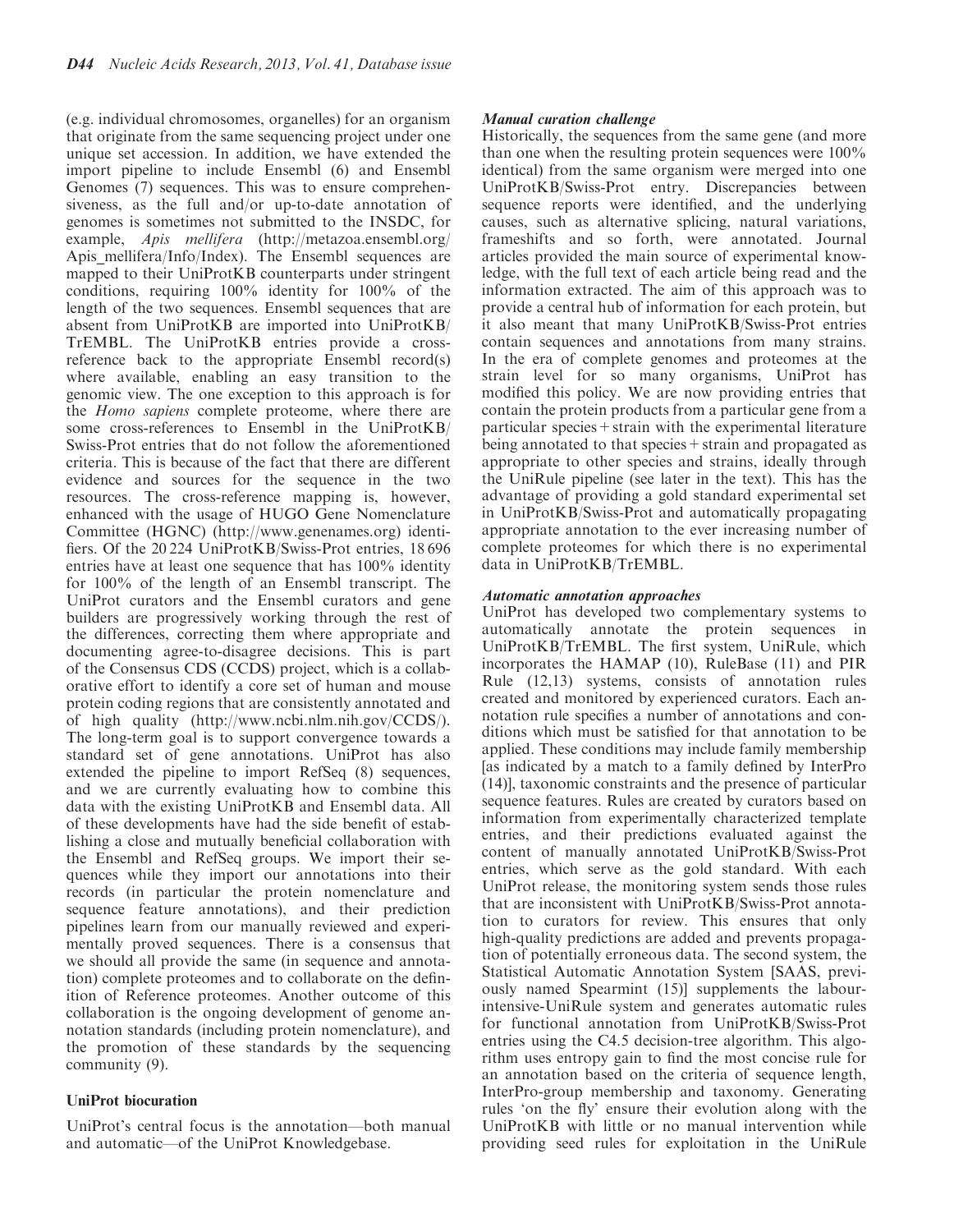system. This combined approach produces annotation for 34% of UniProtKB/TrEMBL entries at the current time. All predictions are refreshed with each UniProtKB release to ensure the latest state-of-knowledge predictions.

#### Gene Ontology annotation

UniProt continues to be a major provider of Gene Ontology (GO) annotations to the GO Consortium ([16\)](#page-4-0). UniProt curators are actively involved in curating UniProtKB entries with GO terms, providing both high-quality manual GO annotations in addition to their contributions to electronic GO annotation pipelines. Manual GO annotations are made during the UniProt literature curation process, and, at the time of writing, almost 214 000 annotations have been manually assigned to >37 000 proteins by UniProt curators. The curators also supply information to entries that is subsequently used in electronic GO annotation pipelines, such as UniProt keywords2GO, UniProt subcellular location2GO and InterPro2GO. A new automatic pipeline, UniPathway2GO [a collaboration between UniProt, INRIA (Rhone-Alpes) and Laboratoire d'Ecologie Alpine (Grenoble) [\(17](#page-4-0))], was initiated in May 2012 that provides GO annotations describing the metabolic pathways that proteins are involved in. Altogether, the UniProt supplied automatic annotation pipelines provide  $42.5$  million annotations to  $>14$  million proteins. UniProt also incorporates annotations from other GO Consortium members and affiliates and displays these annotations in the relevant UniProt entries. Currently, the UniProt-GO annotation project provides GO annotations for 65% of UniProt entries.

#### Highlighting the UniProt website

As a result of recent usability testing with the UniProt user community, we would like to highlight the following features on the UniProt website (http://www.uniprot. org), which is the main access point for the data available in the UniProt databases and the tools to explore it. The tabbed bar on the top of each page includes multiple tools, such as free text 'Search', 'BLAST' sequence similarity search, 'Align' for multiple sequence alignment, 'Retrieve' for batch downloads and 'ID mapping'. ID mapping is a tool to convert UniProt identifiers to corresponding identifiers from a number of other databases available in a dropdown list or vice versa. There is also functionality available to help users personalize their experience with the website. For example, the search results page contains the 'Customize' button above the results table to help modify the table. This allows removal or addition of data to the results table from a vast selection of available columns, such as Gene Ontology, Cross-references, Sequence features and so forth, to help users find their proteins of interest. Users can then click on checkboxes at the left of the results table to add their proteins of interest to a selection cart that appears at the bottom of the page. The cart provides tools to help analyse or download the selected entries and saves selections across searches. The protein entry page contains the 'Customize order' button on the grey navigation tool bar that allows users to reorder sections within the entry.

#### DATABASE ACCESS AND FEEDBACK

The http://www.uniprot.org website [\(18](#page-4-0)) is the primary access point to our data and documentation and offers tools, such as full text and field-based text search, sequence similarity search, multiple sequence alignment, batch retrieval and database identifier mapping. The home page features a site tour as a quick introduction for novice users. The full text search allows quick and easy searching without previous knowledge of our data or search syntax. The results are sorted by relevance, and search suggestions are provided, where possible, to help filter searches that yield too many or no results. More complex queries can be built with the field-based text search, either iteratively with a query builder or by entering them manually in the query field, which can be faster and more powerful (http://www.uniprot.org/help/ text-search). Searching with ontology terms is assisted by auto-completion, and search results can be browsed by ontologies. The display of the result sets, as well as database entries, is configurable; columns can be added to or removed from the result table to see more functional annotation than is available in the default display. Sequence similarity search results can be filtered by taxonomy to obtain a quick overview of the taxonomic distribution of the results, and the sequence annotations of the matched entries can be projected onto the sequence alignments to see at a glance whether important positions are conserved. The site has a simple and consistent URL scheme that allows the bookmarking of all searches to repeat them at a later time. All result sets can be downloaded to offer users the possibility to retrieve customized data sets. However, large downloads are given low priority to ensure that they do not interfere with interactive queries, and they can, therefore, be slow compared with downloads from the UniProt FTP server. We, therefore, recommend downloading complete data sets from ftp. uniprot.org/pub/databases. The website offers various download formats (e.g. plain text, extensible mark-up language, RDF, FASTA, GFF), which depend on the chosen data set. The tab-delimited and Excel formats can be customized by selecting the desired columns in the graphical view of the result table. All data are also available in RDF (http://www.w3.org/RDF/), a W3C standard for publishing data on the Semantic Web. Both data and search results can also be accessed programmatically, either through simple HTTP (REST) requests (http://www.uniprot.org/faq/28) or our Java API (UniProtJAPI) [\(19](#page-4-0)).

Although the UniProt website provides a query interface for all UniProt data, some users also require facilities to search across related data in different databases. We have, therefore, set-up a BioMart ([20\)](#page-4-0) (http://www .biomart.org) instance at http://www.ebi.ac.uk/uniprot/ biomart/martview that allows complex queries between UniProt and other data resources, such as PRIDE ([21\)](#page-4-0), Ensembl and InterPro. To offer users even more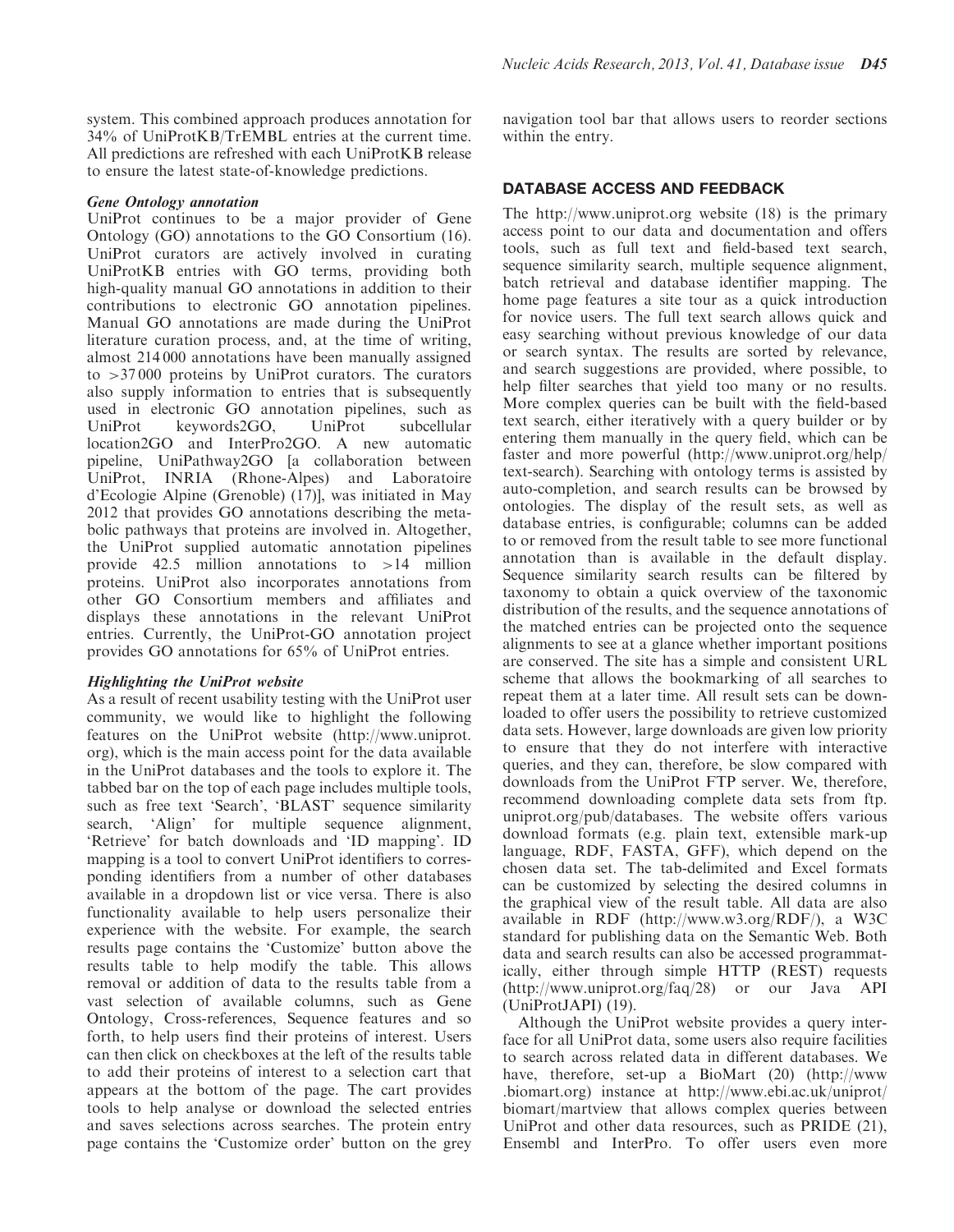<span id="page-3-0"></span>flexibility, we are going to provide a SPARQL Protocol and RDF Query Language (SPARQL) (http://www.w3. org/TR/rdf-sparql-query/) end-point for all our data that can be linked with any remote data resource that has a SPARQL end-point, using SPARQL 1.1's federated query capabilities. This new service is available for beta testing at http://beta.sparql.uniprot.org/.

Your feedback is extremely valuable to help us improve our databases and services in terms of accuracy and usability. Please contact us if you have questions or suggestions through http://www.uniprot.org/contact or email us directly at help@uniprot.org. You can submit new data or updates at http://www.uniprot.org/help/submissions. Extensive documentation on how to best use our resource is available at http://www.uniprot.org/help/. UniProt is freely available for both commercial and non-commercial use. Please see http://www.uniprot.org/ help/license for details. New releases are published every 4 weeks except for UniMES, which is updated only when the underlying source data are updated. Release statistics are available at http://www.uniprot.org.

#### ACKNOWLEDGEMENTS

UniProt has been prepared by Rolf Apweiler, Maria Jesus Martin, Claire O'Donovan, Michele Magrane, Yasmin Alam-Faruque, Emanuela Alpi, Ricardo Antunes, Joanna Arganiska, Elisabet Barrera Casanova, Benoit Bely, Mark Bingley, Carlos Bonilla, Ramona Britto, Borisas Bursteinas, Wei Mun Chan, Gayatri Chavali, Elena Cibrian-Uhalte, Alan Da Silva, Maurizio De Giorgi, Emily Dimmer, Francesco Fazzini, Paul Gane, Alexander Fedotov, Leyla Garcia Castro, Penelope Garmiri, Emma Hatton-Ellis, Reija Hieta, Rachael Huntley, Julius Jacobsen, Rachel Jones, Duncan Legge, Wudong Liu, Jie Luo, Alistair MacDougall, Prudence Mutowo, Andrew Nightingale, Sandra Orchard, Samuel Patient, Klemens Pichler, Diego Poggioli, Sangya Pundir, Luis Pureza, Guoying Qi, Steven Rosanoff, Tony Sawford, Harminder Sehra, Edward Turner, Vladimir Volynkin, Tony Wardell, Xavier Watkins, Hermann Zellner, Matt Corbett, Mike Donnelly, Pieter van Rensburg, Mickael Goujon, Hamish McWilliam and Rodrigo Lopez at the European Bioinformatics Institute (EBI); Ioannis Xenarios, Lydie Bougueleret, Alan Bridge, Sylvain Poux, Nicole Redaschi, Andrea Auchincloss, Kristian Axelsen, Parit Bansal, Delphine Baratin, Pierre-Alain Binz, Marie-Claude Blatter, Brigitte Boeckmann, Jerven Bolleman, Emmanuel Boutet, Lionel Breuza, Edouard de Castro, Lorenzo Cerutti, Elisabeth Coudert, Beatrice Cuche, Mikael Doche, Dolnide Dornevil, Severine Duvaud, Anne Estreicher, Livia Famiglietti, Marc Feuermann, Elisabeth Gasteiger, Sebastien Gehant, Vivienne Gerritsen, Arnaud Gos, Nadine Gruaz-Gumowski, Ursula Hinz, Chantal Hulo, Janet James, Florence Jungo, Guillaume Keller, Vicente Lara, Philippe Lemercier, Jocelyne Lew, Damien Lieberherr, Xavier Martin, Patrick Masson, Anne Morgat, Teresa Neto, Salvo Paesano, Ivo Pedruzzi, Sandrine Pilbout, Monica Pozzato, Manuela Pruess, Catherine Rivoire, Bernd Roechert, Michel Schneider, Christian Sigrist, Karin Sonesson, Sylvie Staehli, Andre Stutz, Shyamala Sundaram, Michael Tognolli, Laure Verbregue, Anne-Lise Veuthey and Mohamed Zerara at the SIB Swiss Institute of Bioinformatics (SIB); Cathy H. Wu, Cecilia N. Arighi, Leslie Arminski, Chuming Chen, Yongxing Chen, Hongzhan Huang, Abhishek Kukreja, Kati Laiho, Peter McGarvey, Darren A. Natale, Thanemozhi G. Natarajan, Natalia V. Roberts, Baris E. Suzek, C. R. Vinayaka, Qinghua Wang, Yuqi Wang, Lai-Su Yeh, Meher Shruti Yerramalla and Jian Zhang at the Protein Information Resource (PIR).

#### **FUNDING**

National Institutes of Health (NIH) [1U41HG006104-03]; NIH GO [2P41HG02273-07, 5R01GM080646-07, 3R01GM080646-07S1, 5G08LM010720-03 and 8P20GM103446-12]; British Heart Foundation [SP/07/ 007/23671]; Swiss Federal Government through the Federal Office of Education and Science; EC [SLING (226073), GEN2PHEN (200754) and MICROME (222886)]; National Science Foundation (NSF) [DBI-1062520]. Funding for open access charge: NIH [1U41HG006104-03].

Conflict of interest statement. None declared.

#### REFERENCES

- 1. Leinonen,R., Diez,F.G., Binns,D., Fleischmann,W., Lopez,R. and Apweiler,R. (2009) UniProt archive. Bioinformatics, 20, 3236–3237.
- 2. Suzek,B.E., Huang,H., McGarvey,P., Mazumder,R. and Wu,C.H. (2007) UniRef: comprehensive and non-redundant UniProt reference clusters. Bioinformatics, 23, 1282-1288.
- 3. The UniProt Consortium. (2012) Reorganizing the protein space at the Universal Protein Resource (UniProt). Nucleic Acids Res., 40, D71–D75.
- 4. Chen,C., Natale,D.A., Finn,R.D., Huang,H., Zhang,J., Wu,C.H. and Mazumder,R. (2011) Representative proteomes: a stable, scalable and unbiased proteome set for sequence analysis and functional annotation. PLoS One, 6, e18910.
- 5. Karsch-Mizrachi,I., Nakamura,Y., Cochrane,G.; International Nucleotide Sequence Database Collaboration. (2012) The International Nucleotide Sequence Database Collaboration. Nucleic Acids Res., 40, D33–D37.
- 6. Flicek,P., Amode,M.R., Barrell,D., Beal,K., Brent,S., Carvalho-Silva,D., Clapham,P., Coates,P., Fairley,S., Fitzgerald,S. et al. (2012) Ensembl 2012. Nucleic Acids Res., 40, D84–D90.
- 7. Kersey,P.J., Staines,D.M., Lawson,D., Kulesha,E., Derwent,P., Humphrey,J.C., Hughes,D.S.T., Keenan,S., Kerhornou,A., Koscielny,G. et al. (2011) Ensembl Genomes: an integrative resource for genome-scale data from non-vertebrate species. Nucleic Acids Res., 40, D91–D97.
- 8. Pruitt,K.D., Tatusova,T., Brown,G.R. and Maglott,D.R. (2012) NCBI Reference Sequences (RefSeq): current status, new features and genome annotation policy. Nucleic Acids Res., 40, D130–D135.
- 9. Klimke,W., O'Donovan,C., White,O., Brister,J.D., Clark,K., Fedorov,B., Mizrachi,I., Pruitt,K.D. and Tatusova,T. (2011) Solving the Problem: Genome Annotation Standards before the Data Deluge. Stand. Genomic Sci., 5, 168-193.
- 10. Lima,T., Auchincloss,A.H., Coudert,E., Keller,G., Michoud,K., Rivoire,C., Buillard,V., de Castro,R., Lachaize,C., Baratin,D. et al. (2009) HAMAP: a database of completely sequenced microbial proteome sets and manually curated microbial protein families in UniProtKB/Swiss-Prot. Nucleic Acids Res., 37, D471–D478.